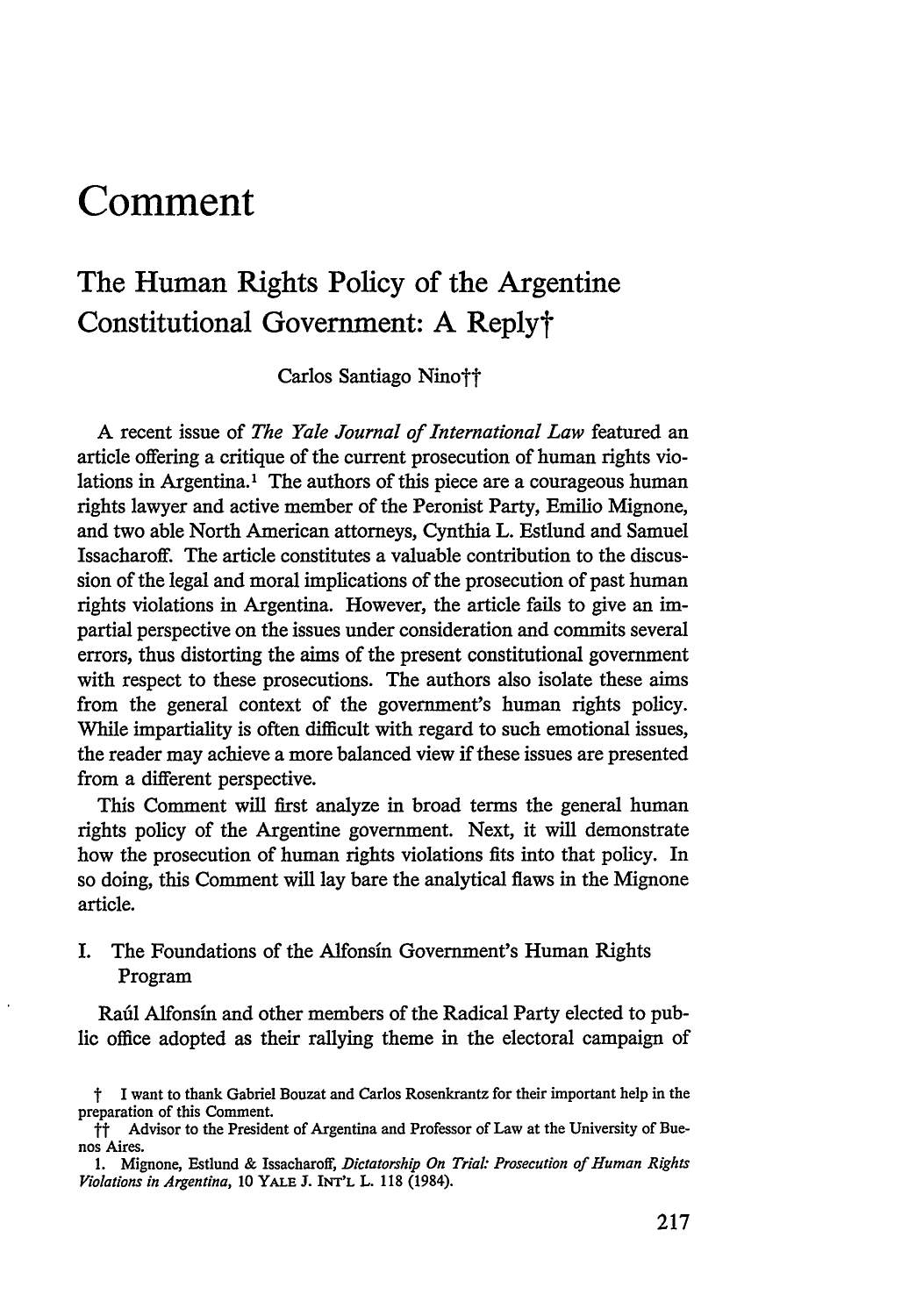1983 the need for restoration of ethical values in Argentina. Such a restoration was to be based, mainly, upon the full recognition of basic human rights. They were not alone in promoting such ideals, but the results of the elections held on October 30, 1983, showed that they interpreted better than others the mood of the population. The Argentine people were seeking an end to the violence and cruelty which characterized both the recent military juntas and various terrorist groups. They also sought to eradicate the corruption prevalent in past governments and other sectors of society.

In several speeches before and after the election,<sup>2</sup> Alfonsin and several of his closest colleagues stated the philosophical principles upon which the government would ground its human rights policy: (1) Human rights are moral rights which all human beings possess, regardless of any contingent circumstances, such as recognition by a government or any characteristics of individuals, such as race, sex, religion, or nationality. (2) The function of human rights is to prevent people from being used merely as instruments of others or of governmental or corporate entities. Therefore, such rights cannot be cancelled or outweighed by considerations about the common good or overall social utility. (3) Human rights are violated by both positive actions and omissions; therefore, the dignity of the person is diminished when people are not provided with opportunities and resources to choose and actualize their own plans for life. (4) The basic justification for a political organization is the promotion of human rights; a government is thus morally illegitimate if its actions are not so aimed. (5) The defense of human rights must be the concern of both government and civil society at large; the protection of personal freedoms must, therefore, transcend the limits of national frontiers and must be undertaken by the international community as well.<sup>3</sup>

II. The Implementation of the Government's Human Rights Policy

On the basis of these principles, as soon as the Alfonsim government took office, it enacted a series of measures to enhance and protect human rights. Some of those measures are forward-looking, seeking to prevent possible violations of human rights. Other measures look to the past, attempting to deal with the atrocious violations under prior governments.

*<sup>2.</sup>* See, e.g., **D.** Caputo, Speech Before the United Nations Human Rights Commission (Feb. 27, 1984) (on file with the author).

*<sup>3.</sup> Id. See also* M. McDoUGAL, H. LASswELL & L. **CHEN, HUMAN RIGHTS AND WORLD PUBLIC ORDER** 313-64 (1980).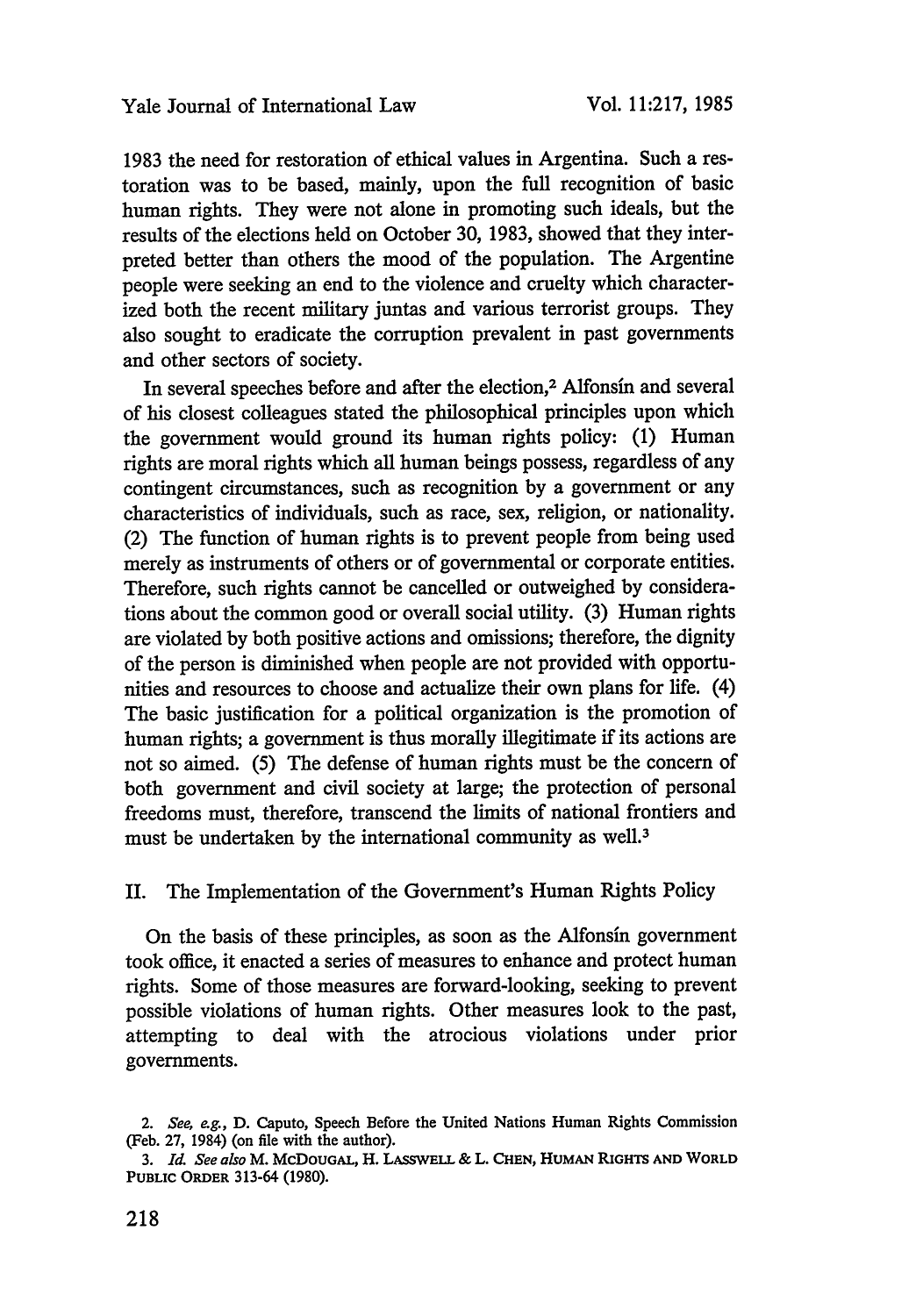# *A. Measures Taken by the Alfonsih Government to Enhance Human Rights and Prevent Their Violation*

A primary objective of the Alfonsin government has been to reinstate fully what it considers to be an adequate standard of legal protection of human rights. The government sent to Congress a bill, subsequently enacted as Law 23.077,<sup>4</sup> which abolished certain criminal legislation dictated by the military regime and the previous Peronist government. Such criminal legislation had allowed persecution and discrimination and contained draconian penalties for crimes of a political nature. Law 23.077 freed many people jailed for violating such legislation. The process of reinstating civil liberties was also enhanced by the enactment of Laws 23.0505 and 23.0576. These laws, also proposed by the Alfonsin administration, liberalized the freedom of movement permitted under parole, probation, and recidivism statutes. Finally, Law 23.0707 established a regime to compensate those sentenced under the harsh criminal codes of the past. Under this law's terms, each day of detention during the military government would count as two or three days of imprisonmentaccording to the severity of the disciplinary sanction imposed-for purposes of compliance with the courts' sentences. The government also sent to Congress a bill, later enacted as Law 23.042,<sup>8</sup> which permitted any civilian convicted by a military court to obtain the nullification of the sentence through the use of writ of habeas corpus.

To deter possible abuses of human rights in those situations in which they most often happen—during military rule—Congress passed Law 23.097, which modified the Penal Code by establishing the same penalty for torture as for homicide.9 It also declared punishable the failure to denounce acts of torture and adopted measures to prevent acts of torture in military quarters, police stations, and other detention facilities. 10 Law 23.09811 extended and facilitated the remedy of habeas corpus.

The new government not only attempted to reinstate a standard for human rights by reforming the criminal law, but it also formulated measures aimed at improving the social and economic status of Argentine

- 4. Law 23.077, promulgated Aug. 22, 1984.
- *5.* Law 23.050, promulgated Feb. 14, 1984.
- 6. Law 23.057, promulgated Apr. 3, 1984.
- 7. Law 23.070, promulgated July 20, 1984.
- 8. Law 23.042, promulgated Jan. 19, 1984.

9. Law 23.097, art. 1, § 1, promulgated Oct. 24, 1984. If the torture victim dies, the torturer faces the same sentence as a murderer. *Id.* art. 1, § *2. See also* C6digo Penal, arts. 79, 80 (C6digos AZ 1983) (establishing eight to twenty-five year sentence for homicide and life sentence for murder).

10. *Id.* arts. 2-3.

11. Law 23.098, promulgated Oct. 19, 1984.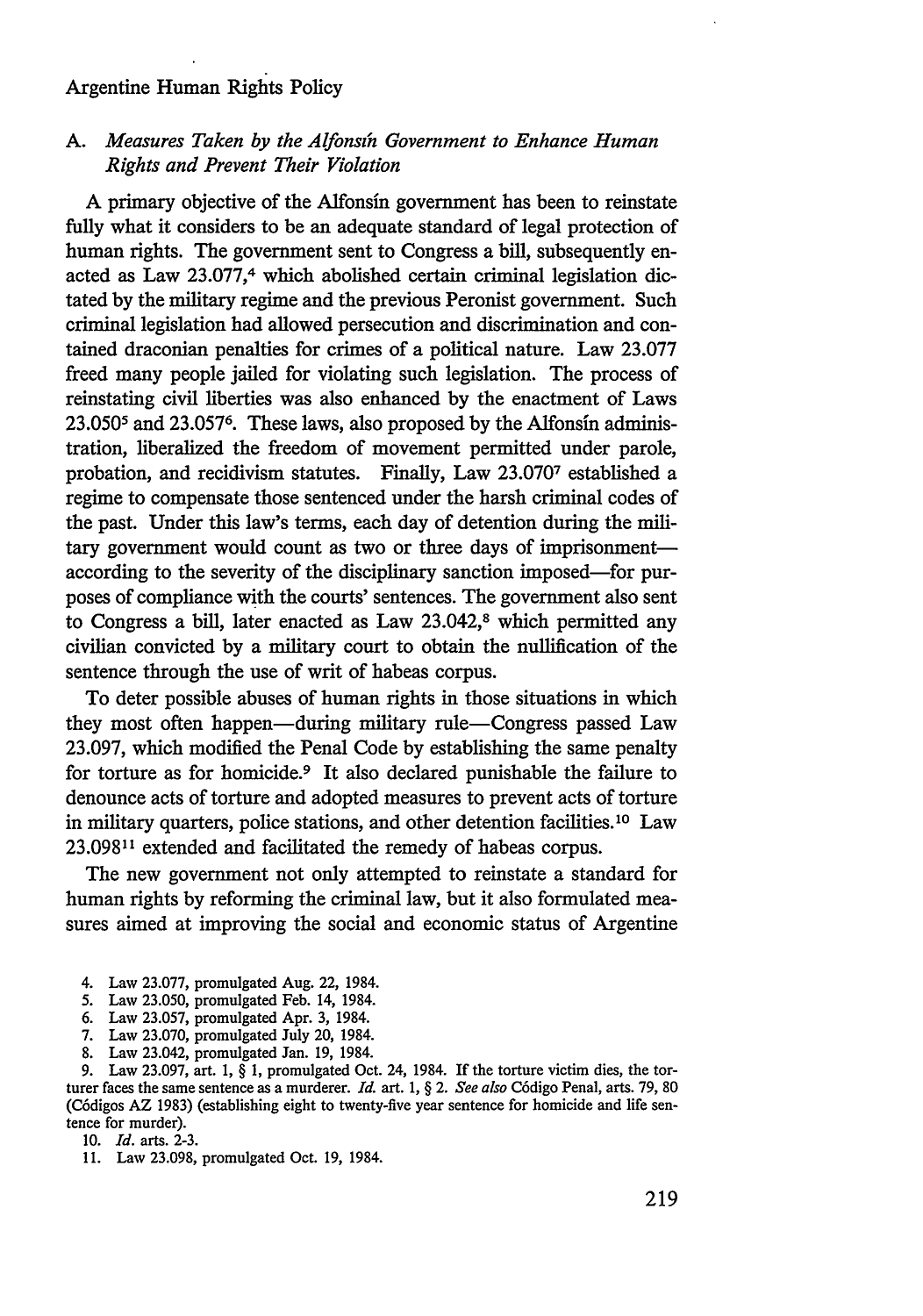citizens. Law 23.05212 abolished the previous system of censorship over film exhibitions, replacing it with a system of classification that serves only to protect minors and non-consenting adults. Law 23.26413 equated the hereditary rights of children born out of wedlock with those of legitimate children; it also gave the mother the same rights as the father in the care of their children. Law 23.054<sup>14</sup> abolished a statute that had allowed individuals to be deprived of their nationality.

The government sent to Congress a bill that has so far been approved by the Chamber of Representatives that would prohibit any discrimination on the basis of race, religion, sex, nationality, physical disability, or political ideology in both public administration and the private sector. <sup>15</sup> The administration also sent to Congress a bill which would recognize the possibility of conscientious objection to military service and permit a conscientious objector to perform alternative civil service, such as work in hospitals or schools. 16

Congress is now discussing an administration-sponsored bill addressed to protecting individual privacy against intrusions such as wiretaps, unconsented photographs, and the gathering of information through computers. This proposed law would also regulate the rights of individuals in such disparate matters as medical care, organ transplants, dangerous activities, and libel.<sup>17</sup> The administration has implemented a National Food Plan which established an organization for distributing each month boxes with essential foods to more than a million families.18

With respect to the international protection of human rights, the executive sent to Congress a bill directed at approving the United Nations Convention on Economic, Social, and Cultural Rights and the Additional Protocol thereto.<sup>19</sup> Congress has already passed Law  $23.054$ ,<sup>20</sup> which ratifies the American Convention on Human Rights<sup>21</sup> and

- 12. Law 23.052, promulgated Mar. 9, 1984.
- 13. Law 23.264, promulgated Oct. 18, 1985.
- 14. Law 23.254, promulgated Sept. 30, 1985.

15. Diario de Sesiones de la Honorable Camara de Diputados de la Nación [hereinafter cited as Diafio de Sesiones] 3673 (Sept. 12-13, 1984). The Chamber of Representatives and the Senate constitute the two houses of the Argentine Congress.

- 16. Diario de Sesiones 6739 (Mar. 20, 1985).
- 17. Diario de Sesiones 3005 (July 31, 1985).
- 18. Law 23.056, promulgated Mar. 22, 1984.

19. International Covenant on Economic, Social and Cultural Rights, *opened for signature* Dec. 19, 1966, 993 U.N.T.S. 3 *(entered into force* Jan. 3, 1976).

20. Law 23.054, promulgated Mar. 19, 1984.

21. American Convention on Human Rights (Pact of San Jos6), Nov. 22, 1969, O.A.S.T.S. (No. 36) *1 (entered into force* July 18, 1978). The Convention guarantees more than twenty broad categories of civil and political rights, grants the right of individual petition to the Inter-American Commission on Human Rights, establishes an Inter-American Court of Human Rights to which the Commission or any state party may bring a case, and recognizes the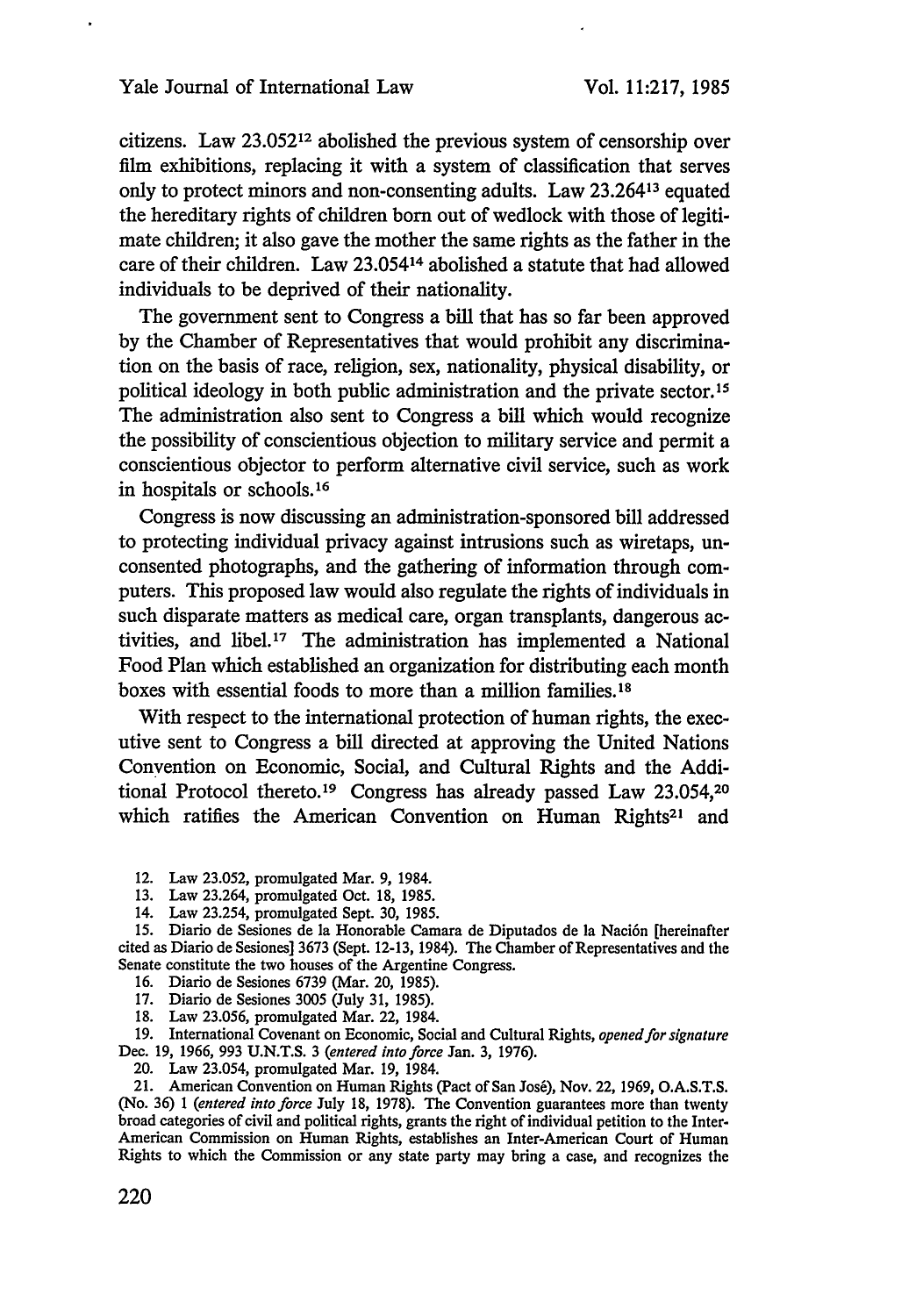recognizes the obligatory jurisdiction of the Inter-American Court of Human Rights.

In order to deter any future violations of human rights by the military, Congress passed Law 23.049,22 which abolished for the first time in Argentine history the competence of military courts over common crimes committed by military personnel during the performance of military service. For crimes of an exclusively military nature, the law established an appeal from the military courts to the civilian courts. The government also created an Undersecretariat of Human Rights-reporting to the Home Ministry-which is charged with receiving and investigating any report of a human rights violation.23 Many local and regional authorities, such as the Buenos Aires County Council, are establishing "ombudsmen" or similar institutions in order to deal with possible abuses by public officials.

# *B. Prosecuting Past Violations of Human Rights*

The politicians now in office in Argentina reached the conclusion that, despite all these preventive measures, human rights would be better ensured in the future only if the horrendous violations of the past were investigated and their perpetrators punished. However, instead of adopting an absolutist approach to punishment, the government sought to address the need for punishment at the minimization of future social cost resulting from the destabilizing effects of widespread retribution.24 Leaving the most terrible abuses unpunished could encourage future abuses. However, punishment must be applied with prudence if the objective of minimizing social harms is to be achieved. The democratic government adopted serious measures both for investigating the fate of the missing people *(desaparecidos)* and for identifying and punishing those responsible for their fate and other abhorrent violations of human rights.

In order to discover the truth concerning the fate of those who disappeared, President Alfonsin established the National Commission for the Disappearance of People (CONADEP).25 Its members included many of the country's most respected citizens known for their concern for human

obligatory jurisdiction of the Court. *See Symposium: The American Convention on Human Rights,* 30 AM. U.L. REv. 1 (1980); Buergenthal, *The American Convention on Human Rights: Illusions and Hopes,* 21 BUFFALO L. REv. 121 (1971).

<sup>22.</sup> Law 23.049, promulgated Feb. 14, 1984.

<sup>23.</sup> Decree No. 280/84, promulgated Jan. **18,** 1984.

<sup>24.</sup> *Cf.* Nino, *A Consensual Theory of Punishment,* 12 PHIL. & **PUB. AFF. 289 (1983)** (positing that punishment can be justified morally, based upon a criminal's voluntary and knowing consent to forego his immunity against punishment).

<sup>25.</sup> Decree No. 187/83, promulgated Dec. 15, 1983.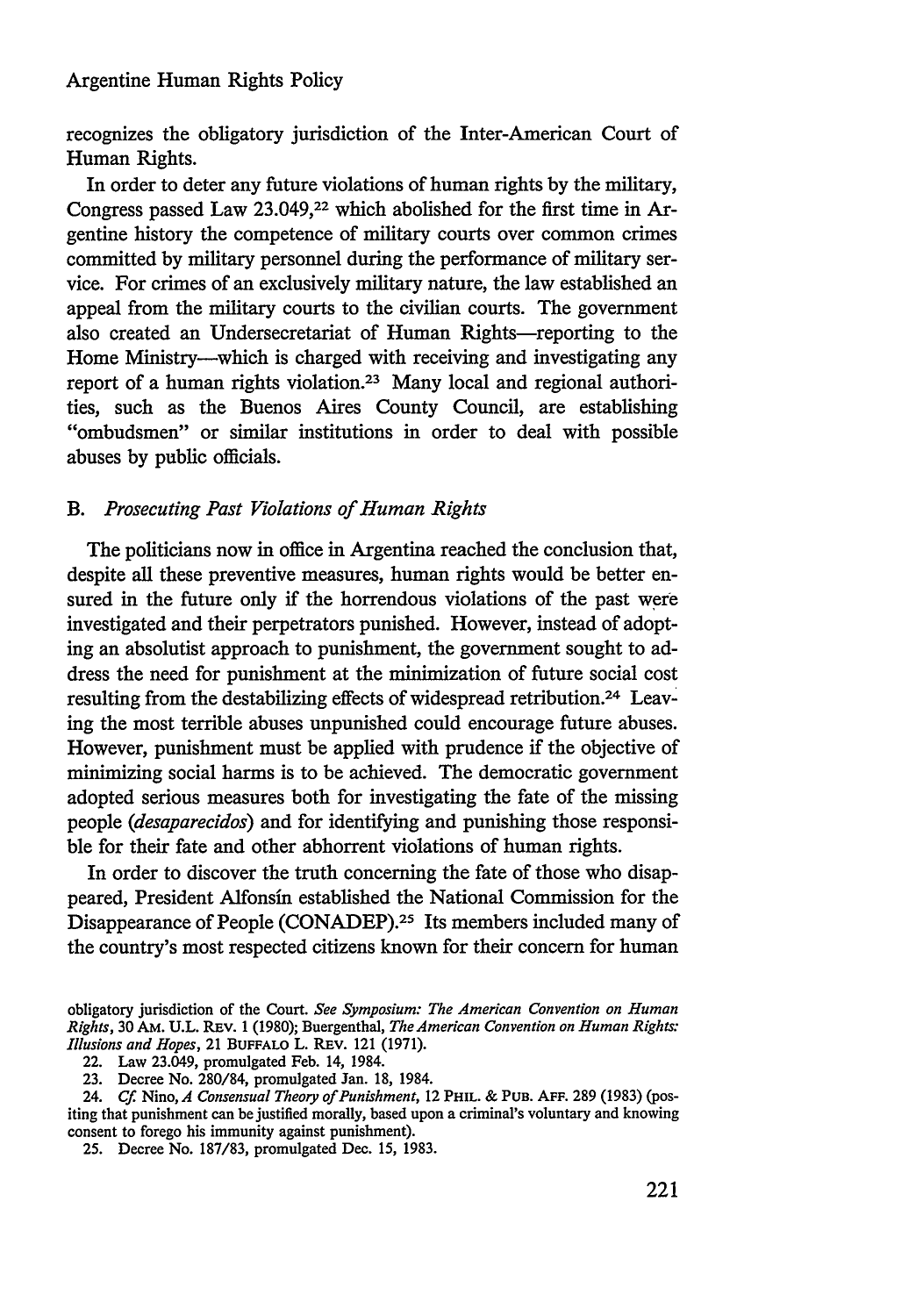rights and for their distinguished positions in the arts, sciences, journalism, and religious and civic affairs. While some human rights activists demanded a parliamentary commission, such a commission was unnecessary, since CONADEP had ample powers of investigation,<sup>26</sup> and both chambers of Congress were invited to send representatives to it. The Commission conducted a detailed and highly valuable inquiry, receiving thousands of reports of violations and a large amount of testimony. CONADEP systematized this information, transferred many cases to the courts, and in 1984 issued a report which was presented to the government and published, with the government's endorsement, under the title *Nunca Mas (Never Again).* The usefulness of all this activity, backed by the Alfonsin administration, is demonstrated by the numerous references to this report in the Mignone article.<sup>27</sup>

Long before the presidential election, the Radical Party candidates announced the outlines of their policy with respect to the punishment of those responsible for the atrocities.<sup>28</sup> Distinctions would be made among: (a) those who established the apparatus of state terrorism and gave the orders putting it into action; **(b)** those who, whether or not complying with orders from superiors, committed atrocious acts; and (c) those who, in a general climate of pressure and confusion, obeyed orders to commit offences which did not constitute atrocities. While the military personnel in the first two categories would be severely punished under the law, members of the third group would be given the opportunity to serve the democratic system loyally, from within the armed forces. This policy was put forth clearly to the electorate during the campaign and received ample support from it. One alternative proposal, supported by several smaller parties and human rights activists such as Mignone, would have made no such distinctions. At the other extreme, the Peronist presidential candidate, Dr. Italo A. Luder, an able constitutional lawyer, contended that it was exceedingly difficult to punish those responsible for the violations of human rights in the face of the self-amnesty law that the military regime had enacted.<sup>29</sup>

This self-amnesty law constituted a major challenge for the government, because Article 18 of the Constitution<sup>30</sup> prohibits the retroactive

<sup>26.</sup> The government required all public officials, including military personnel, to testify if called before the Commission. *Id.*

<sup>27.</sup> *See, eg.,* Mignone, Estlund & Issacharoff, *supra* note **1,** at 119 n.1, 120 n.2, 121 n.lI and accompanying text.

<sup>28.</sup> *See, eg.,* R. Alfonsin, Campaign Speech (Sept. 30, 1983) (on file with the author).

<sup>29.</sup> *See* Law 22.294, promulgated Sept. 22, 1983 (granting amnesty to junta members).

<sup>30. &</sup>quot;No inhabitant of the nation may be condemned without a prior trial based upon laws predating the facts at trial, nor tried by special commissions, nor removed from the judges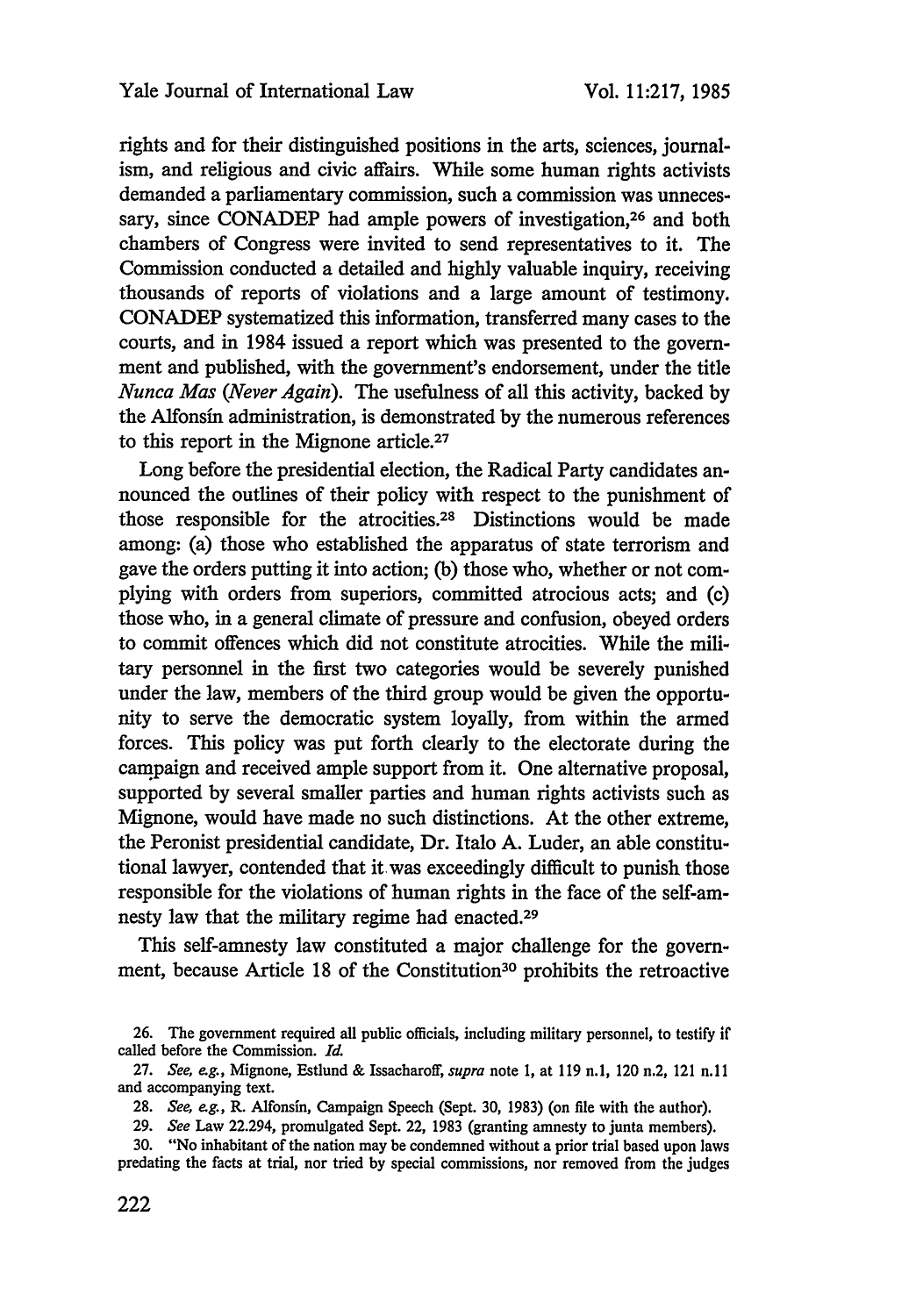nullification of a penal law, and Article 2 of the Penal Code31 states that if the law changes after the criminal act, a judge should apply the law more beneficial to the defendant. The government nevertheless fought this self-amnesty law. First, the government posited a jurisprudential argument that statutes enacted by a de facto government have only a precarious validity, outweighed by the obnoxiousness of their content, as was the case with the self-amnesty law. Second, the government offered two constitutional arguments: first, that the statute violated Article 29 of the Constitution, which voids any measure attempting to concentrate all governmental power in certain organs of government, 32 and second, that the statute violated Article 16 of the Constitution, which establishes the principle of equality before the law.33 These arguments formed the basis for a bill that the government sent to Congress in order to declare void *ab initio* the self-amnesty law. This bill was approved by Congress as Law 23.040,34 the first statute of the new constitutional period, and it opened the door for prosecuting human rights violations. This statute was declared constitutional by the Federal Chamber of Appeals in *Marino Amador Ferndndez.35*

The administration itself encouraged such prosecutions by enacting two decrees— 157/83 and 158/83<sup>36</sup>—ordering the trial of both the members of the three military juntas under which the worst abuses occurred and the heads of the guerrilla terrorist movements. **By** further decrees, other military chiefs were prosecuted.37 Such decrees, of course, did not exclude the prosecution of many more officials through suits by the victims or by public prosecutors or at the initiative of the courts.

At the same time, the government sent to Congress a bill for modifying the Code of Military Justice, later enacted as Law 23.049.<sup>38</sup> The law

33. "The Argentine Nation does not admit prerogatives based on blood or on birth. Neither personal privileges nor titles of nobility exist in it. All its inhabitants are equal under the law and fit for all employment without any condition other than identity. . . ." CONSTI-**TUCI6N,** art 16.

34. Law 23.040, promulgated Dec. 27, 1983.

**35.** [1985] La Ley 521 (1984).

36. Decrees No. 157/83 & 158/83, promulgated Dec. 13, 1983.

37. *See, e.g.,* Decree No. 3090, promulgated Sept. 20, 1984 (ordering prosecution of General Ram6n Camps).

38. *See supra* note 22.

designated by the law [existing] before the fact of the case." CoNSTrrucI6N **DE** LA NAcI6N ARGENTINA *[hereinafter cited as CONSTITUCIÓN]*, art. 18.

<sup>31.</sup> C6digo Penal, *supra* note 9, art. 2.

<sup>32. &</sup>quot;Congress cannot concede to the National Executive, nor the provincial legislatures to the governors of the provinces, extraordinary faculties, nor the sum total of the public power.. **.** . Acts of this nature carry with them an absolute nullity... **."** CONSTITUCI6N, art. 29. The self-amnesty law would have violated this constitutional provision as it prevented the judiciary from investigating officials of the junta, which itself had seized both legislative and executive power.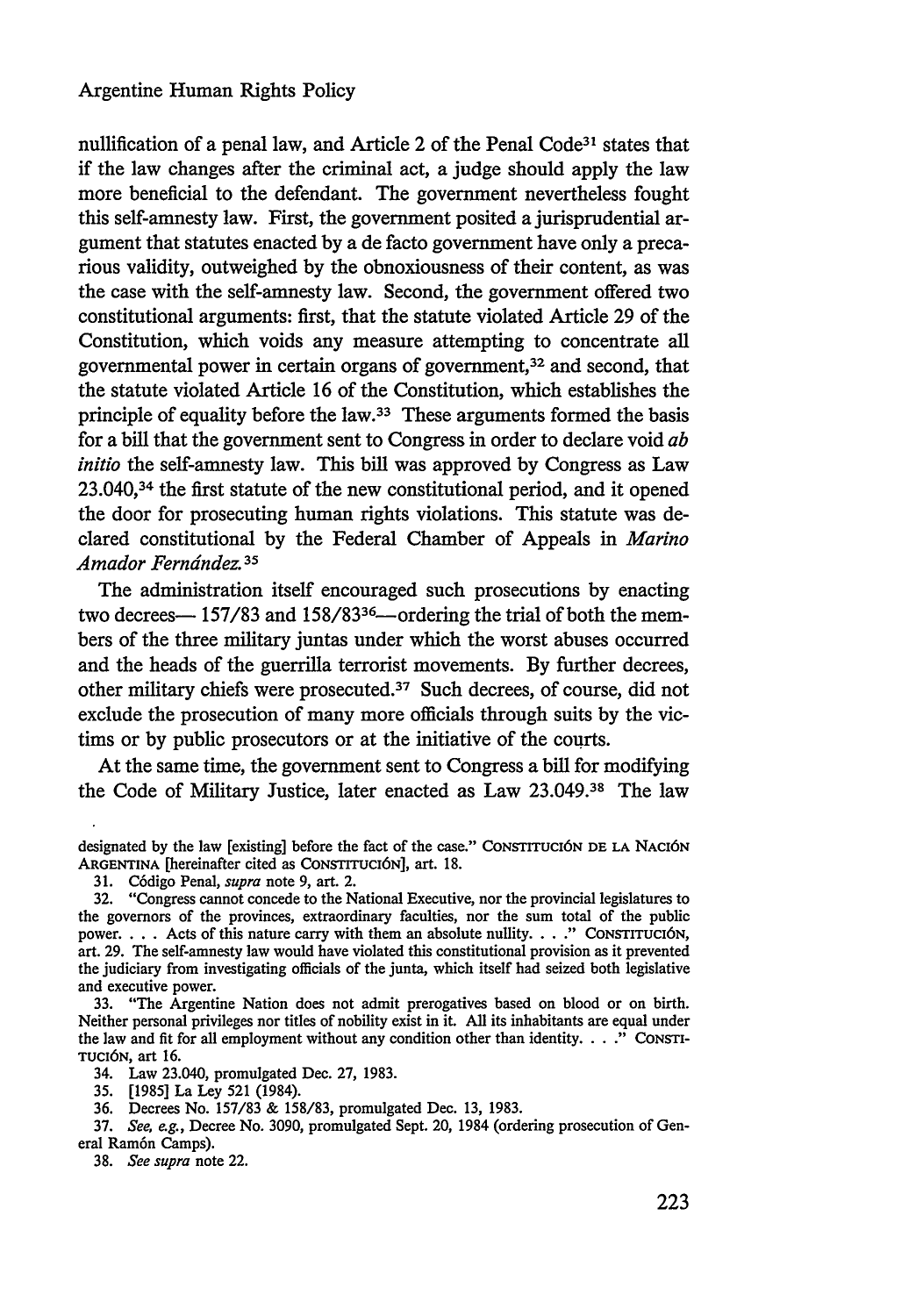serves as the cornerstone for the implementation of the government's policy towards human rights violations by military personnel. The government explicitly stated the political reason for this reform: to enforce the distinctions among the three categories of responsible individuals announced by the Radical Party, distinctions that had received wider electoral support than proposals making no distinction, and to allow the army forces to regain their prestige by making these distinctions themselves.<sup>39</sup>

# *C. Controversy Surrounding Law 23.049*

Three aspects of the proposed legislation proved the most delicate for its drafters and, after its enactment, aroused the greatest debate: (1) the boundaries of military jurisdiction; (2) the role for the victim or his representative during the trial; and (3) the scope of the principle of due obedience. With regard to each of these aspects, the article by Mignone, Estlund, and Issacharoff makes significant mistakes.

1. Military Jurisdiction

Since 1823, through different statutes, including the present Code of Military Justice enacted in 1951 by the Peronist government,<sup>40</sup> the military has been subject to the jurisdiction of military courts in the case of both exclusively military offenses—those contained only in the Code of Military Justice— and common crimes committed by military men. Military courts have jurisdiction over the latter offenses regardless of the status, civilian or military, of the victim, whenever such crimes are committed either in a military location or in connection with the performance of acts of service. 41 The Mignone article commits three errors concerning the interpretation of these norms.<sup>42</sup> First, the *Espina* case<sup>43</sup> did not establish any additional requirement that the offense be a breach of any specific military statute in order for military courts to have jurisdiction. Rather, it simply said that military jurisdiction was not a personal privilege but that a crime committed under military conditions itself implied an infringement of military duty. Second, an act of military service can never itself be a crime. Rather, the law requires that the

<sup>39.</sup> *See* R. Alfonsin, *supra* note 28.

<sup>40.</sup> Law 14.029, promulgated Aug. 6, 1951, [1951] Anales de Legislaci6n 4.

<sup>41.</sup> *Id.* arts. 108-09.

<sup>42.</sup> *See* Mignone, Estlund & Issacharoff, *supra* note 1, at 132-36 (discusssion of constitutional attack on military jurisdiction).

<sup>43.</sup> Coronel Marino Espina, 54 Fallos de la Corte Suprema de Justicia [hereinafter cited as Fallos] 577 (1893).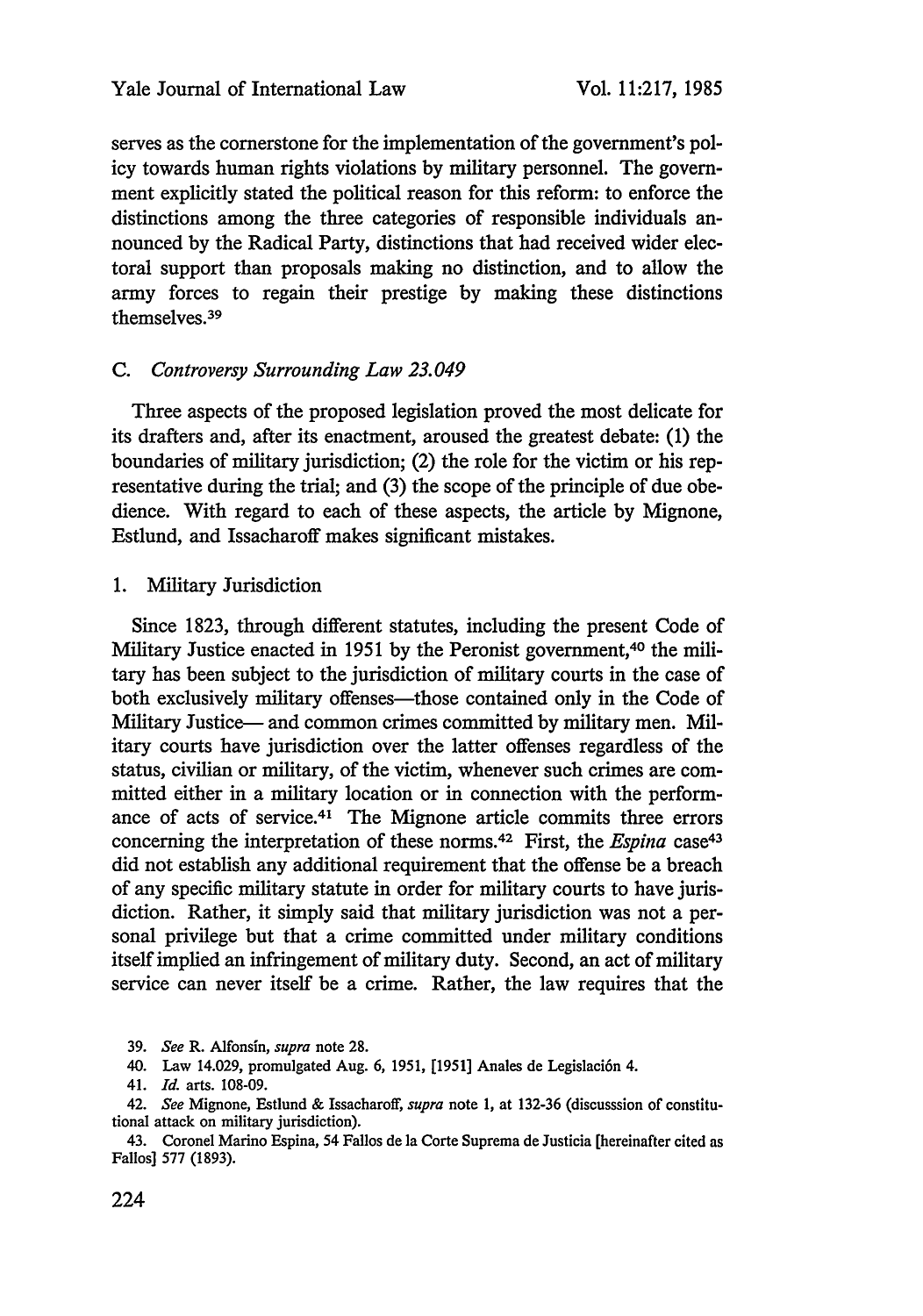crime be committed *on the occasion of or in connection with* the performance of an act of service. 44 Third, Mignone is incorrect in stating that, according to traditional Argentine jurisprudence, military jurisdiction was excluded when the victim was a civilian and that the present government has expanded military jurisdiction. <sup>45</sup>

Faced with the preexisting Code of Military Justice and the case law of the Supreme Court, the government confronted a constitutional dilemma. On the one hand, against the precedents of the Supreme Court, the Alfonsin government concluded that, since military courts are administrative courts and form part of the executive branch, military jurisdiction would contravene Article 95 of the Constitution,<sup>46</sup> which forbids the President from exerting judicial functions or imposing penalties. On the other hand, imposition of civilian court jurisdiction could violate Article 18 of the Constitution, which prohibits any conviction by a judge other than one designated by a law in force prior to the commission of the offense. 47 While Article 18 may not be applicable when the prior law is unconstitutional, the Supreme Court has held throughout its history that laws providing for military jurisdiction *were* constitutional.<sup>48</sup>

In light of this dilemma, the government sought a compromise which attempted to maximize the compliance with these two constitutional principles: it repealed military jurisdiction for future common crimes but retained it for past offenses. For the latter, Law 23.049 introduced a broad and obligatory appeal to the civilian federal courts, which could hear new evidence. This procedure of automatic and plenary review is similar to the appeals process from other administrative courts, such as the National Tax Court, and guarantees the constitutionality of a trial by an administrative court.<sup>49</sup>

Moreover, Law 23.049 foresaw the possibility that the military court could commit a miscarriage of justice. The law thus established civilian court control over the military court, whereby a civilian court can take over a trial at any stage if a military court unjustifiably delays it. Therefore, the assertion of civilian court control in the celebrated public trial of

47. "No inhabitant of the nation may be condemned without a prior trial based upon laws predating the facts at trial, nor tried by special commissions, nor removed from the judges designated by the law [existing] before the fact of the case." CONsTrrucI6N, art **18.**

48. *See,* e.g., Coronel Marino Espina, 54 Fallos 577 (1893).

49. Law 23.049, *supra* note 22, art. 3. This policy has been upheld by the Supreme Court. *See, e.g.,* Fernandez Arias v. Poggio, 247 Fallos 646 (1960).

*<sup>44.</sup> See* C6digo de Justicia Militar, *supra* note 40, art. 108 § 2.

<sup>45.</sup> Mignone, Estlund & Issacharoff, *supra* note 1, at 135-36. Several decisions of the Supreme Court, however, had established that military jurisdiction applied even when the victim was a civilian. *See, e.g.,* Jos6 Joaquin Avalos, 100 Fallos 232 (1904) (massacre of Indians).

<sup>46. &</sup>quot;Under no circumstances may the President of the Nation exercise judicial functions, arrogate the review or decision of pending actions, or reactivate extinguished actions." CONsTITUCI6N, art. 95.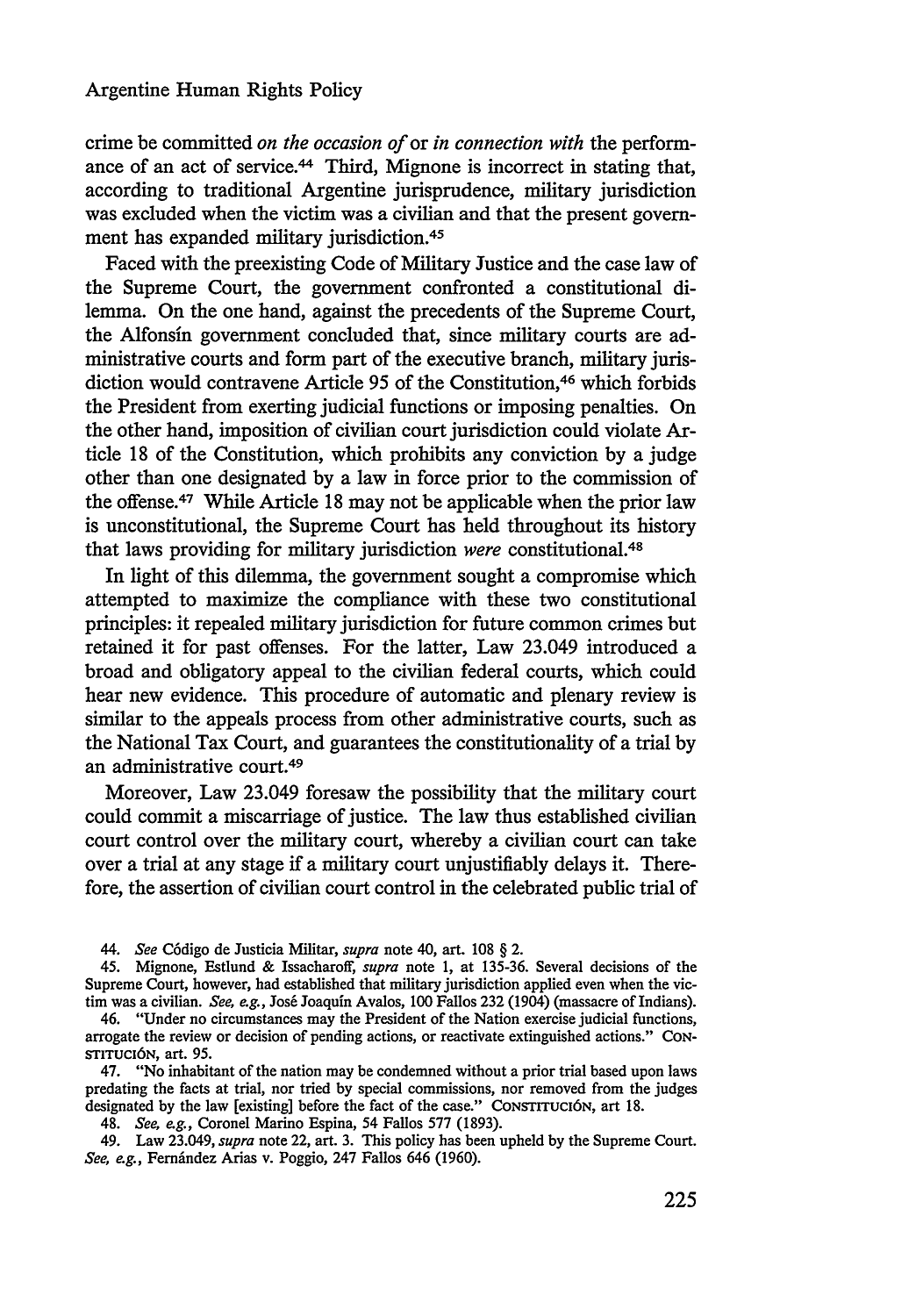the three juntas before the military court,<sup>50</sup> and the likelihood of future civilian control over some of the remaining 1700 criminal complaints, does not constitute an unexpected frustration of the governmental policy, but rather a contingency that it foresaw and for which it provided.

The constitutionality of this interplay between military and civil jurisdiction that was brought about by Law 23.049 was definitively ratified by the Supreme Court both in the cases mentioned in the Mignone article,<sup>51</sup> and more conclusively in the *Alfredo Antonio Giorgi* case.<sup>52</sup> It is unfair to suggest, as Mignone does,  $53$  that the members of the Supreme Court were sensitive to political pressures simply because all were appointed by the present government. Rather, the justices have a variety of political backgrounds and have already demonstrated a strong independence from the executive.

#### 2. The Role of the Plaintiff-Prosecutor

The Mignone article places undue emphasis on the "traditional" active role for the victim in Argentine criminal procedure through the *querellante* system.<sup>54</sup> In fact, while federal procedure allows for victim participation, the criminal procedure of most provinces provides virtually no role for the victim. In addition, the Code of Military Justice did not provide any possibility for the victim to intervene in prosecutions. Nevertheless, the government believed that such a situation had to be corrected. Such participation might, however, violate the constitutional guarantees of the defendants, since it could represent a retroactive worsening of their procedural protections.<sup>55</sup>

Seeking to balance the rights of both parties, Law 23.049 added a provision to Article 100 of the Code of Military Justice. Under this provision, the victim of the crime or his relatives can intervene in the military procedure to request the court to order the production of any evidence and to appeal to the federal civilian court.<sup>56</sup> The victim may also

- 54. Mignone, Estlund & Issacharoff, *supra* note 1, at 123 & n.17, 129.
- **55.** *See* **CONSTITUci6N** art. **18,** *supra* note 47.
- 56. Law 23.049, *supra* note 22, art. 9.

<sup>50.</sup> As a result of the decision of the Supreme Council of the Armed Forces not to indict the former Junta members, civilian courts assumed jurisdiction under Law 23.049, art. **10.** Clarin, Oct. 5, 1984, at 6, col. 1.

<sup>51.</sup> Reynaldo B.A. Bignone, [1984] C La Ley 258; Jorge Rafael Videla, [1985] A La Ley 360 (1984). *See also* Mignone, Estlund & Issacharoff, *supra* note 1, at 136-37 (discussing *Bignone* and *Videla* cases).

<sup>52.</sup> Alfredo Antonio Giorgi, File 2733 (May 16, 1985). *See also* Mignone, Estlund & Issacharoff, *supra* note 1, at 120, 123 n.18, 131 nn.47-49, 136 n.72 (description of the *Giorgi* case).

<sup>53.</sup> Mignone, Estlund & Issacharoff, *supra* note **1,** at 137-38. They also state that proceedings in the military court are held in secret. *Id.* at 129. Rather, under the law, plenary proceedings are public. C6digo de Justicia Militar, *supra* note 40, art. 371.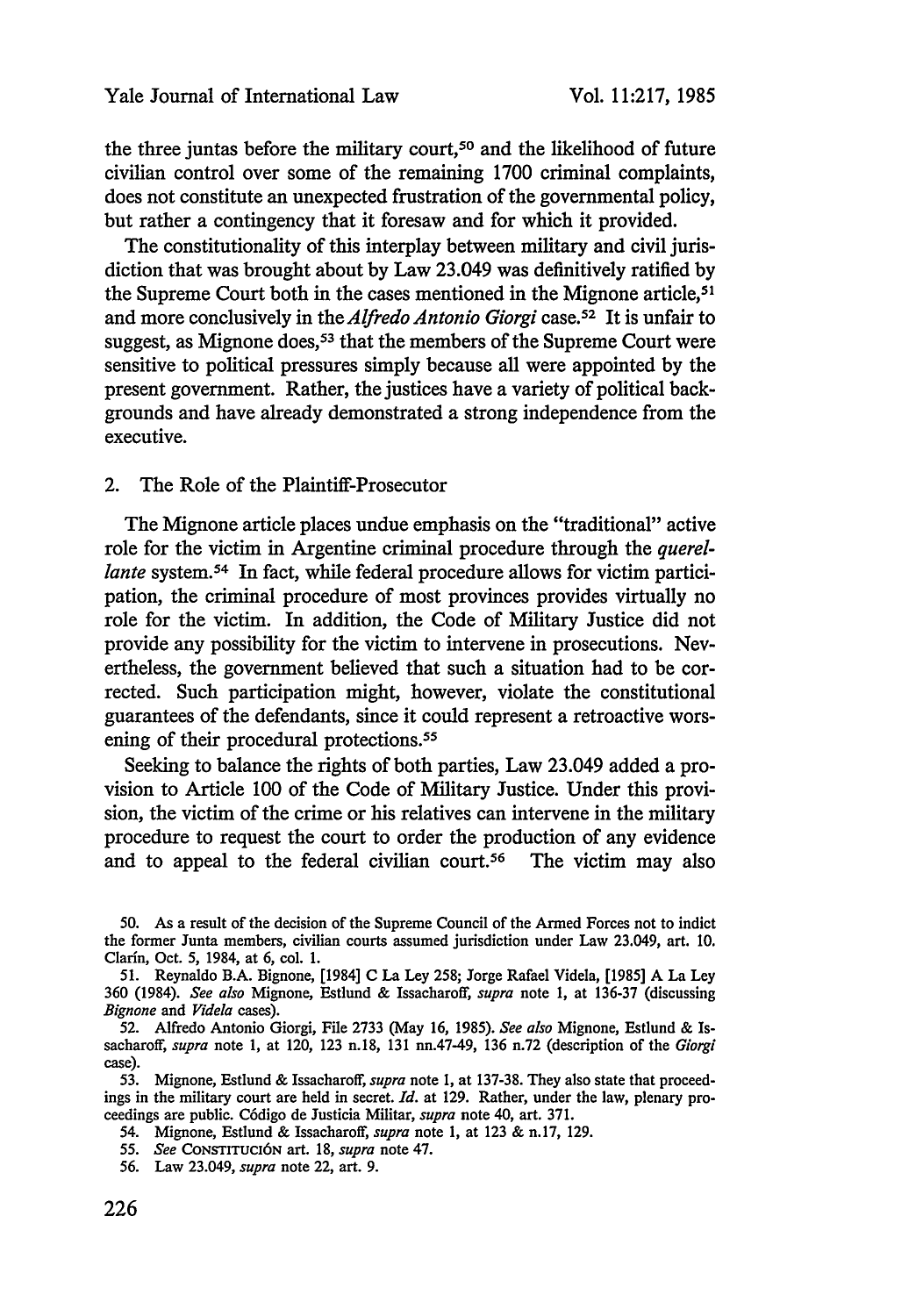intervene in any stage of the procedure before the civilian court. In the appeals procedure, new evidence can be presented if it was not presented to the military court because of excusable circumstances or was not otherwise considered by it. Therefore, Mignone, Estlund, and Issacharoff are incorrect in stating that the plaintiff-prosecutor is excluded from the military procedure, that his role is unclear during an appeal to the federal court, and that the federal court cannot receive new evidence.<sup>57</sup> Furthermore, the *fiscal* (government prosecutor)<sup>58</sup> is not clearly subordinated to the executive, as the authors suggest.<sup>59</sup> Rather, the legal and constitutional status of the public prosecutors in Argentina is currently under discussion. Most *fiscales* and many commentators think that the prosecutors are part of the judicial branch.<sup>60</sup>

#### 3. The Scope of Military Obedience

Article 34 of the Penal Code states: "They are not to be punished... 5) those who acted in virtue of due obedience."<sup>61</sup> More specifically, Article 514 of the Code of Miltary Justice stipulates: "When a crime was committed in the execution of an order of service, the superior who gave the order will be the sole responsible person, and the subordinate will only be considered an accomplice when he has exceeded in the fulfillment of that order."<sup>62</sup>

The literal meaning of these texts seems clear: if the conduct, whatever its nature, is within the scope of an order of service, only the individual who gave the order may be punished. The subordinate who complied with the order is guilty only if he goes beyond the scope of the order,<sup>63</sup> in which case the superior is still the principal individual in the crime and the subordinate a mere accomplice. Fortunately, long before the atrocities committed in recent years in Argentina, legal scholars have rejected this narrow construction of the national codes and argued that they

57. Mignone, Estlund & Issacharoff, *supra* note 1, at 129. Moreover, the authors' claim that the Federal Chamber of Appeals is not even physically equipped for the introduction of new evidence, *id.* at 130, is incorrect, as was amply demonstrated by the facilities available to Federal Court of Buenos Aires (Capital Federal) when it took over the trial of the nine commanders of the previous Juntas.

58. *See* C6digo de Procedimiento en Materia Penal, arts. 114-22 (C6digos AZ 1983) (outlining role *of fiscal).*

59. Mignone, Estlund & Issacharoff, *supra* note 1, at 129.

**60.** *See, ag., 1* **C.** RUBIANES, **MANUAL DE** DERECHO PROCESAL **PENAL** 29 **(1976-81).** It is true, however, that prosecutors have recently accepted occasional written instructions from the Ministry of Justice.

**61.** C6digo Penal, *supra* note 9, art. 34.

**62.** C6digo de Justicia Militar, *supra* note 40, art. 514.

**63.** An example of such an instance would be if the superior gave an order to injure a suspect and the subordinate instead killed the suspect.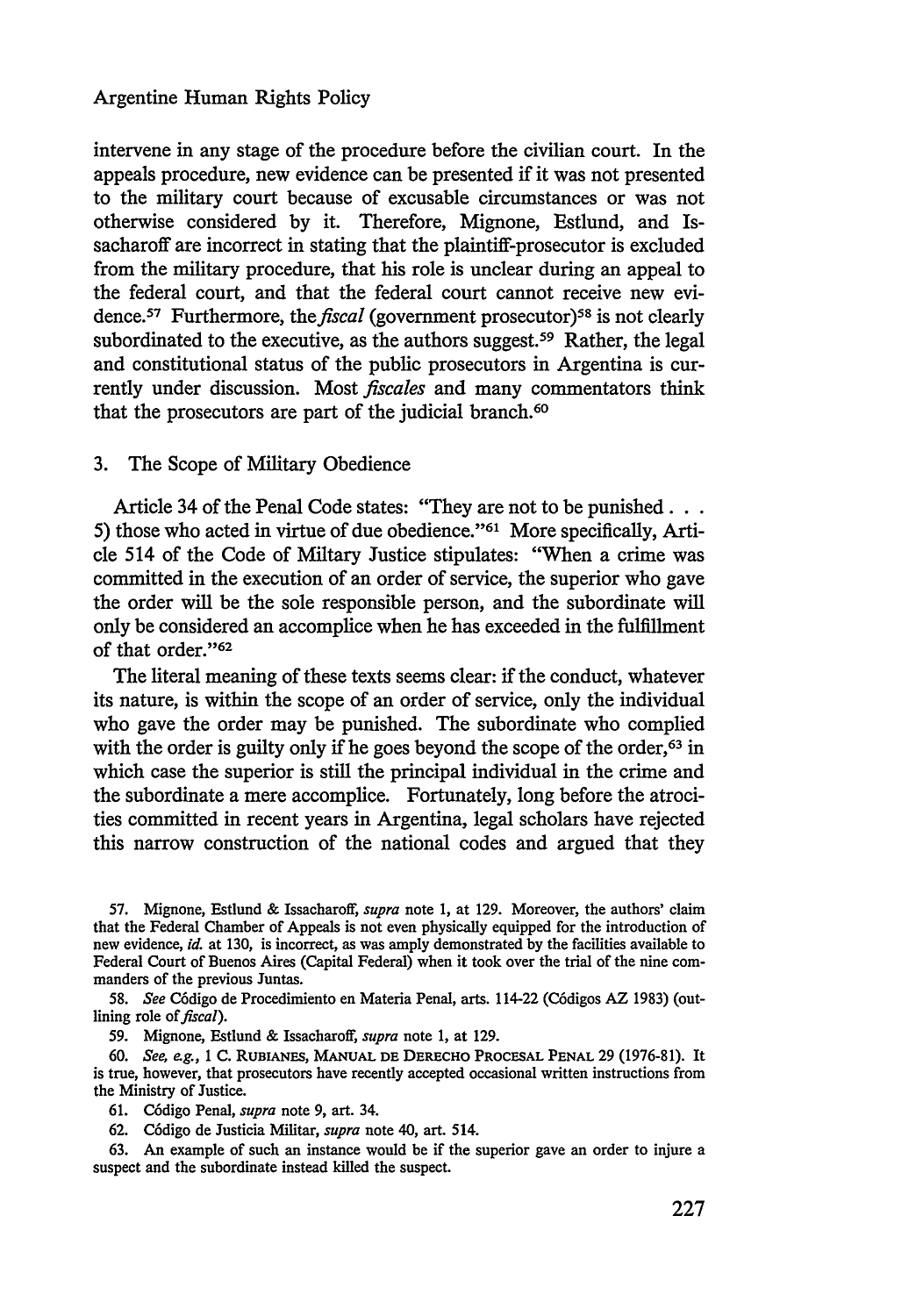establish neither a duty to obey blindly nor any immunity for the results.<sup>64</sup> Rather, the Codes simply presuppose situations of urgency, coercion, or confusion in which a subordinate lacks the duty and ability to question the legitimacy of his orders.

Nevertheless, in the current situation, in which different emotions, interests, and opinions condition the legal analysis, it was foreseeable that the decisions of the different courts would oscillate between the literal interpretation of the text and a reading wherein a defendant would have to provide strong evidence of coercion or mistake concerning the legitimacy of the order as a basis for acquittal. Therefore, to avoid these unwelcome differences of interpretation and the resultant extremes in judgments—impunity for high officers or people who committed inhuman crimes, on the one hand, and harassment of soldiers belonging to the third category, on the other—the executive and legislature decided to clarify the Code's provisions on due obedience, permitting more uniform interpretations.

Clarification of the Code's provisions focuses on the defense of mistake about the legitimacy of orders. Under a literal interpretation of the Code, this factor is irrelevant; under the opposite view, it becomes relevant only upon the introduction of strong evidence. Lower ranking officers and soldiers faced all sort of pressures, propaganda, and religious invocations about the legitimacy of the activities against subversive groups, organizations deemed outside society and even humanity. The government concluded that requiring evidence of these influences in every case would prove exceedingly burdensome, superfluous, and unjust. It was, therefore, fair to establish a *revocable* presumption in Law 23.049 that military personnel who committed such acts within the scope of superior orders were reasonably mistaken about the legitimacy of these orders. 65 This presumption not only allows for the admission of contrary evidence, but is subject to two main constraints: (a) an individual who complied with such an order must not have had any decisionmaking capacity concerning whether and how to comply with the order; and (b) the act committed in the fulfillment of orders must not have been an atrocious or abhorrent act. For example, no person who tortured a prisoner or raped a woman could allege that he had an order to do so which he believed legitimate.<sup>66</sup> The presumption and its two main constraints

*<sup>64.</sup> See, e.g.,* 2 TERAN LOMAS, DERECHO **PENAL** 184 (1980) (no duty to obey clearly atrocious or criminal order).

<sup>65.</sup> Law 23.049, *supra* note 22, art. 11.

<sup>66.</sup> *Id.*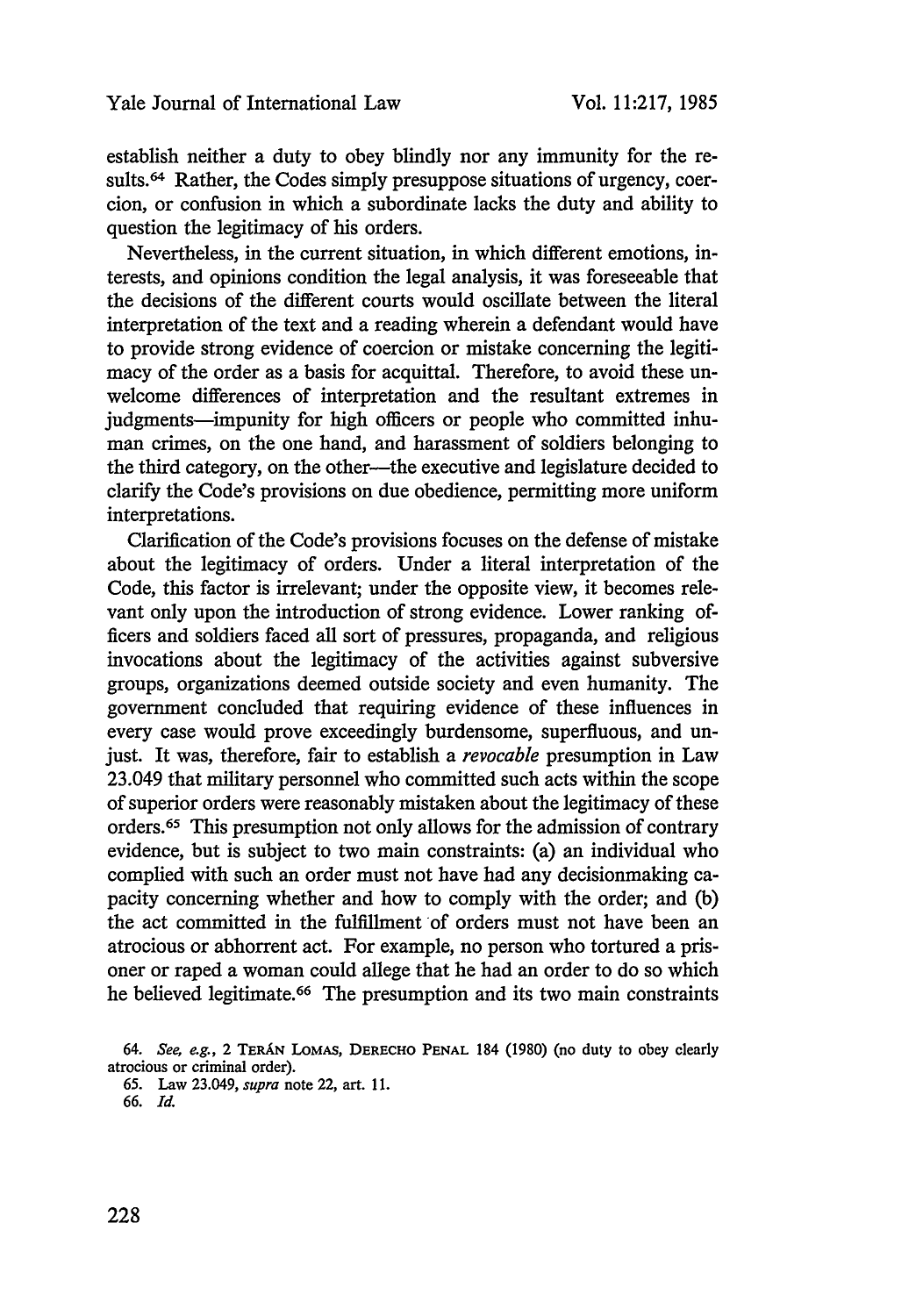echo the distinctions among the three categories of offenders which constitutes the nucleus of the government's stance on human rights prosecutions. <sup>67</sup>

Curiously enough, Mignone, Estlund, and Issacharoff admit that Law 23.049 may be interpreted in a manner which recognizes and preserves the culpability of those who committed acts such as murder or torture, yet they unjustifiably argue that this interpretation actually frustrates the government's efforts to shield the majority of those who committed human rights abuses.<sup>68</sup> Rather than accepting the obvious conclusion that clarification of the Code's provisions will lead to more just prosecutions, the authors repeatedly accuse the government of sinister purposes.69 Until there is serious evidence to the contrary, it is only fair to give credit to the explicit and repeated statements of the government concerning its aim-to distinguish between those who created and implemented the apparatus of state terrorism and gave the orders, those who committed atrocities, and those who limited themselves to compliance with orders in a climate of pressure and confusion.

### III. A Note of Optimism

Mignone, Estlund, and Issacharoff repeatedly say that the measures the government has adopted with respect to the prosection of human rights abuses in Argentina are profoundly anti-legal, raise concerns of justice, and are not suited to the objective of re-establishing the rule of law in the country.<sup>70</sup> These very serious charges should be grounded on firmer arguments than those advanced in their article. They do not demonstrate any illegality of the government's measures, especially given that these laws were passed by a democratically elected parliament, within which almost all parties are represented, and that their constitutionality has been repeatedly affirmed by the Supreme Court.71 Any alleged injustice must be supported by more than Rawls' characterization of the concept of justice.72 The authors appear instead to adopt the radical Kantian dictum that any case in which a criminal is not punished is

- 67. *See* text accompanying note 28.
- 68. Mignone, Estlund & Issacharoff, *supra* note 1, at 146-47.
- 69. *Id.* at 142-43.
- 70. *Id.* at 143, 149.
- 71. *See supra* notes 51-52 and accompanying text.

72. *See* Mignone, Estlund, & Issacharoff, *supra* note 1, at 149 n.l **19** (justice requires that "there be 'no arbitrary distinctions. **. .** made between persons in the assigning of basic rights and duties **... '** (quoting J. RAwLs, A THEORY OF **JUSTICE** 5 (1971)).